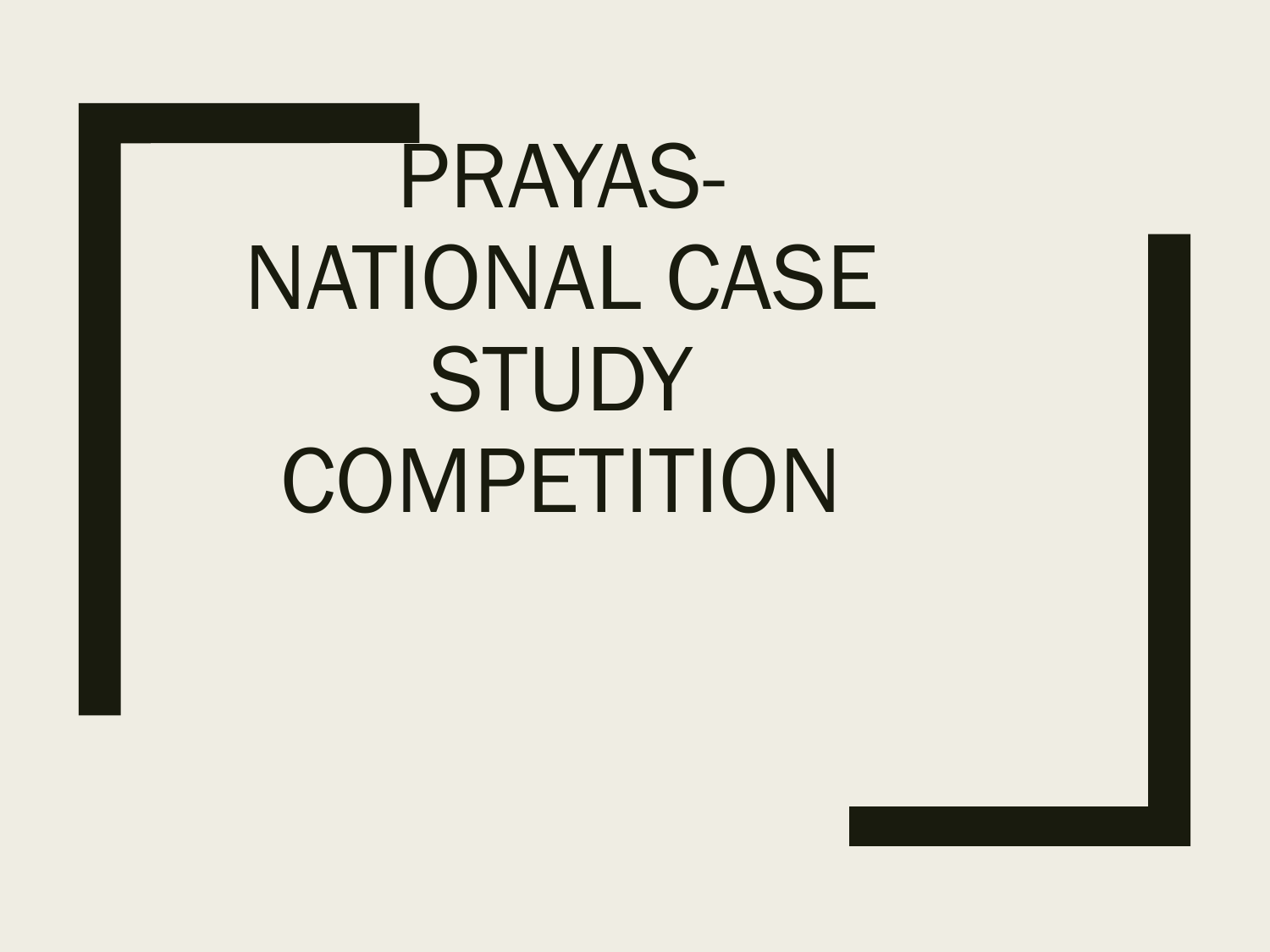### About Prayas

Vision: To be a leader in Professional Education, Research and Development.

- Management education is all about learning through experiential and practical methods .Case Study is one of the ways in which aspiring students of professional management courses across the globe practice their analytical, problem solving, creative thinking, decision making and other important managerial skills.
- Case studies are the laboratories of management students where they can simulate the real life scenario and sharpen their skills. Prestige Institute of Management and Research, Indore has been conducting the National level Case Study Competition since past eighteen years with very enthusiastic response from students across B-Schools across India.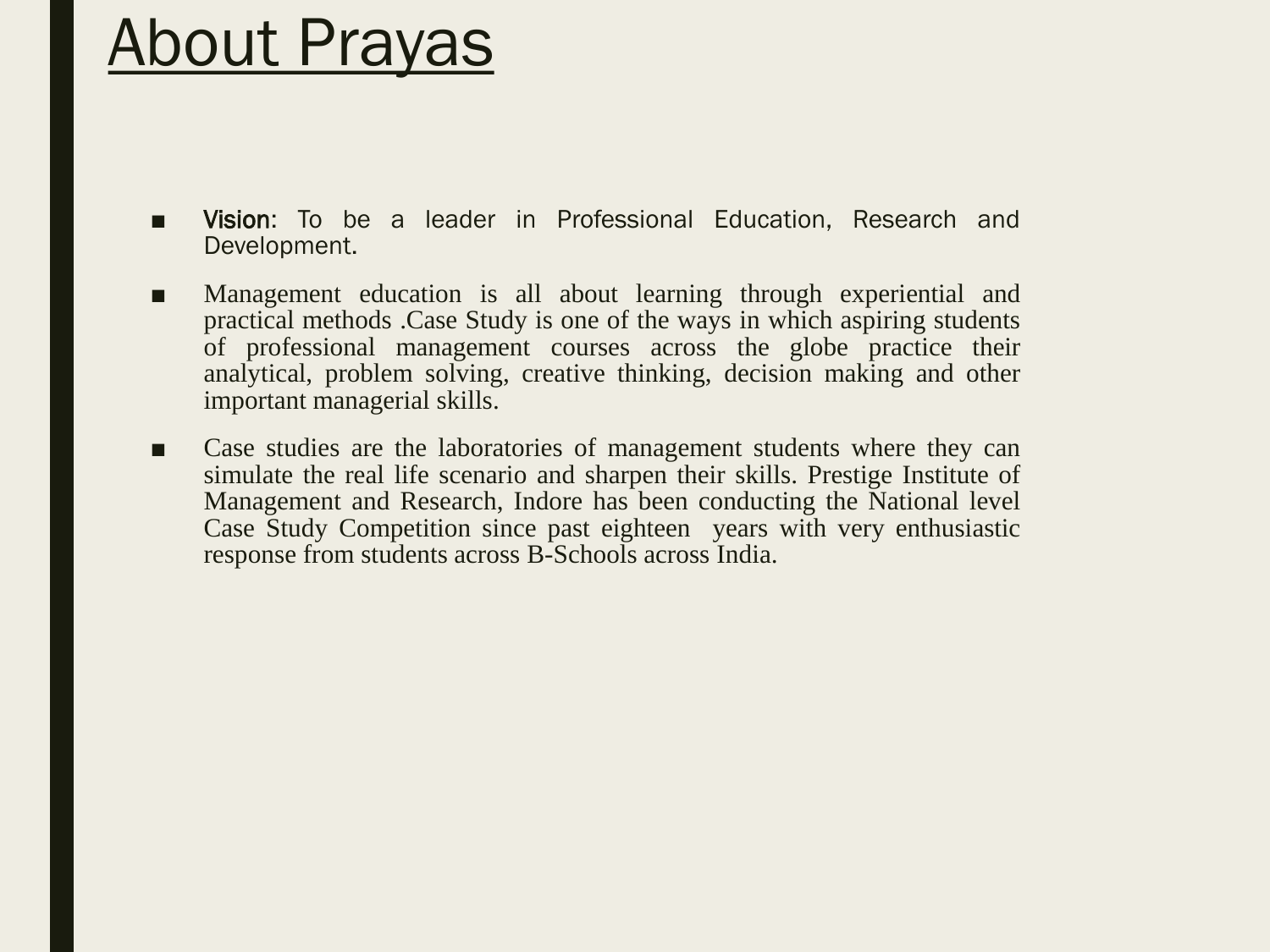#### Name of the Activity:PRAYAS

| <b>Date of Conduction</b> | <b>Particulars</b>                                | <b>Resource Person</b>                                                                                                                                                  | <b>Remark</b> |
|---------------------------|---------------------------------------------------|-------------------------------------------------------------------------------------------------------------------------------------------------------------------------|---------------|
| 04-02-2020                | 13 Teams across B-<br><b>Schools Participated</b> | Dr. Subodh Srivastav-CEO iTRED<br>Mr. Nikhil Narula-CEO iSpirit India                                                                                                   |               |
| 01-11-2018                | 10 teams participated                             | Dr. Vivek Sapru - AMITY University<br>Mr. Piyush Kant Pyasi - Axis Bank, Indore                                                                                         |               |
| 09-04-2018                | 10 teams participated                             | Dr. Subodh Shrivastav - HR Manager,<br>Diaspark Infotech, Indore                                                                                                        |               |
| 15-04-2017                | 10 teams participated                             | Dr. Shefali Tiwari, Faculty Guirati College<br>of Professional Studies, Indore<br>Acropolis<br><b>Gwal, Director</b><br>Dr.<br>Anant<br><b>Technical Campus, Indore</b> |               |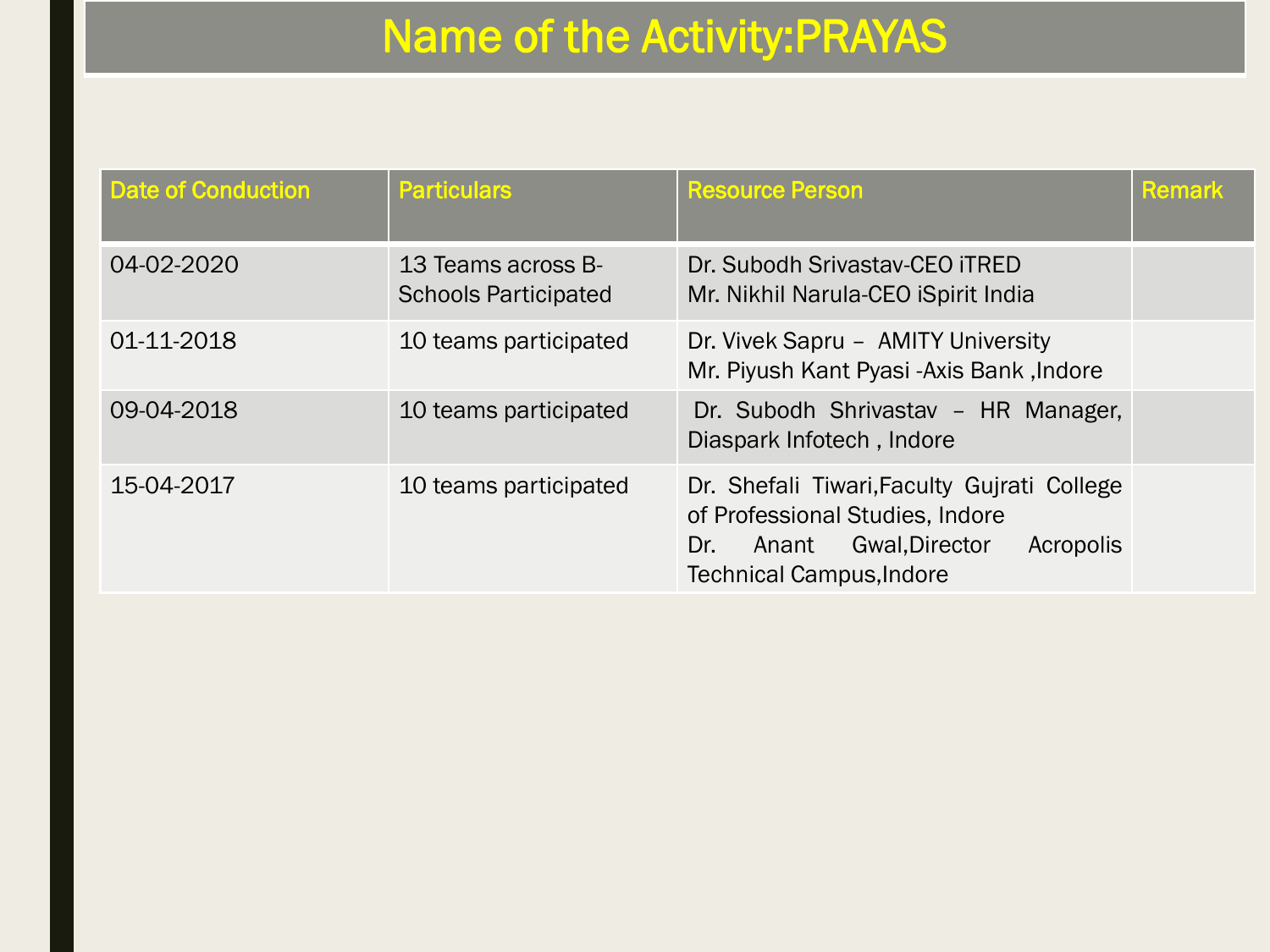#### PRAYAS: 18<sup>th</sup> National Case Study Competition 4-2-2020

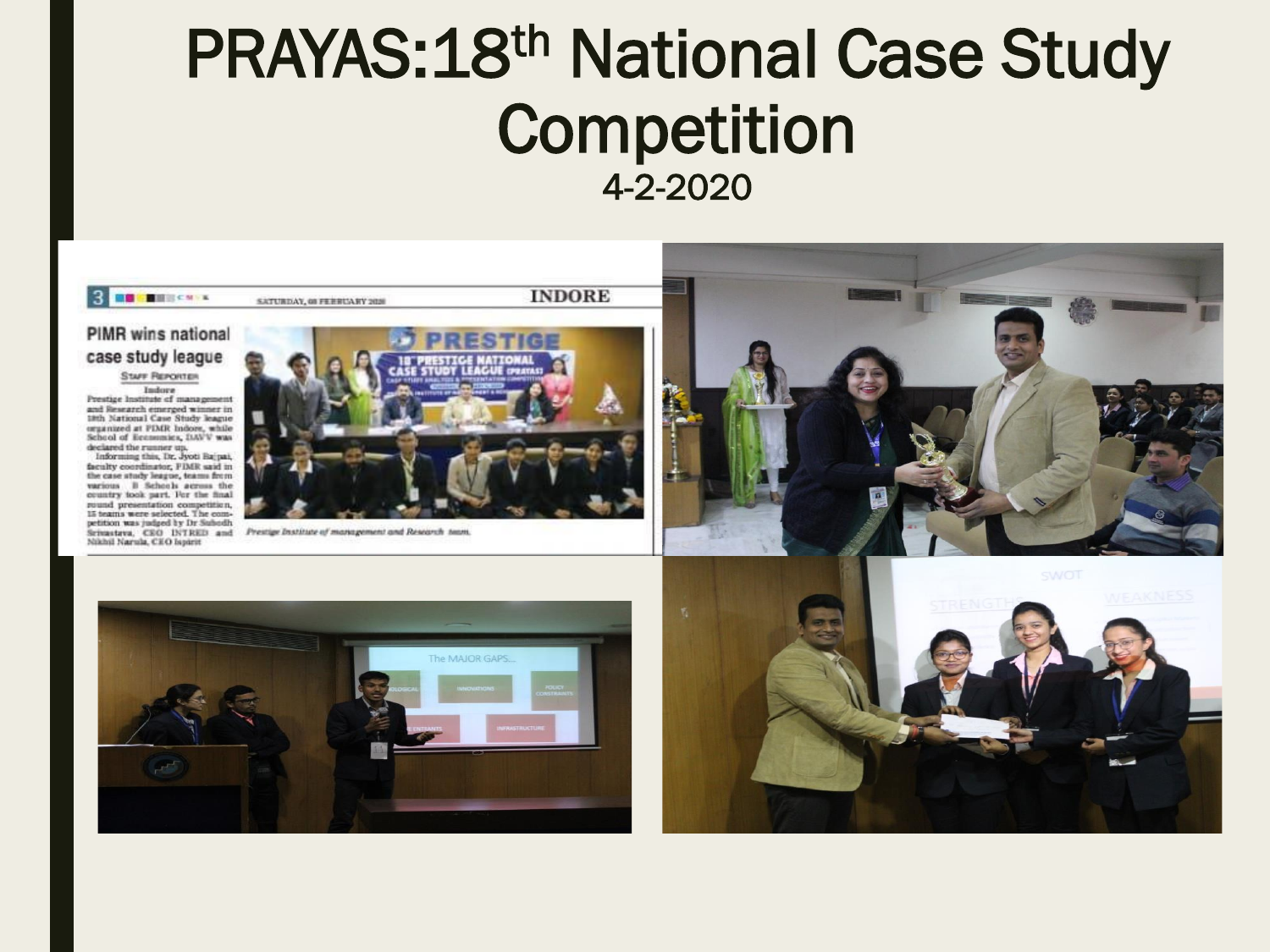## PRAYAS-2019



al Case Study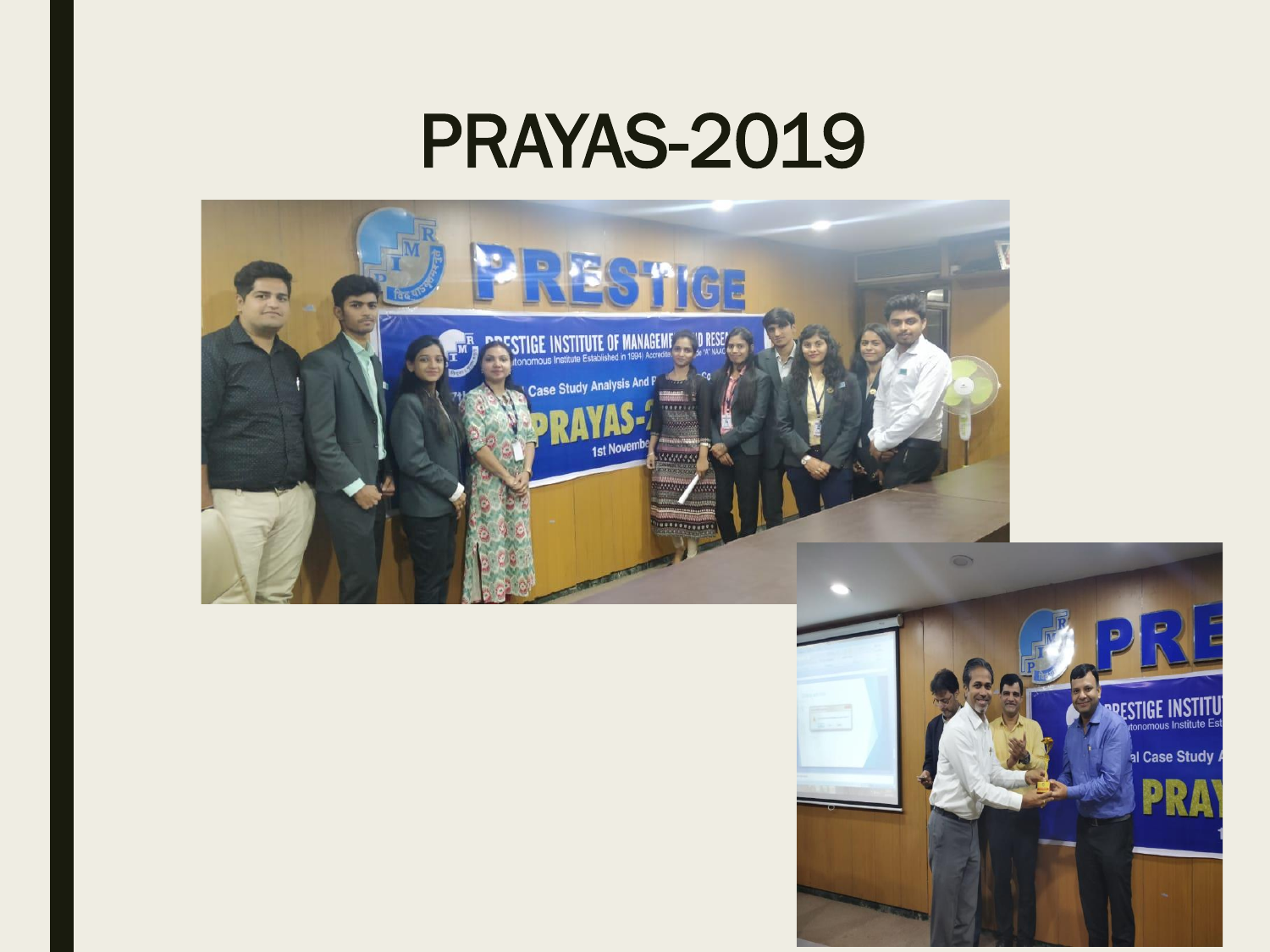## PRAYAS 2018